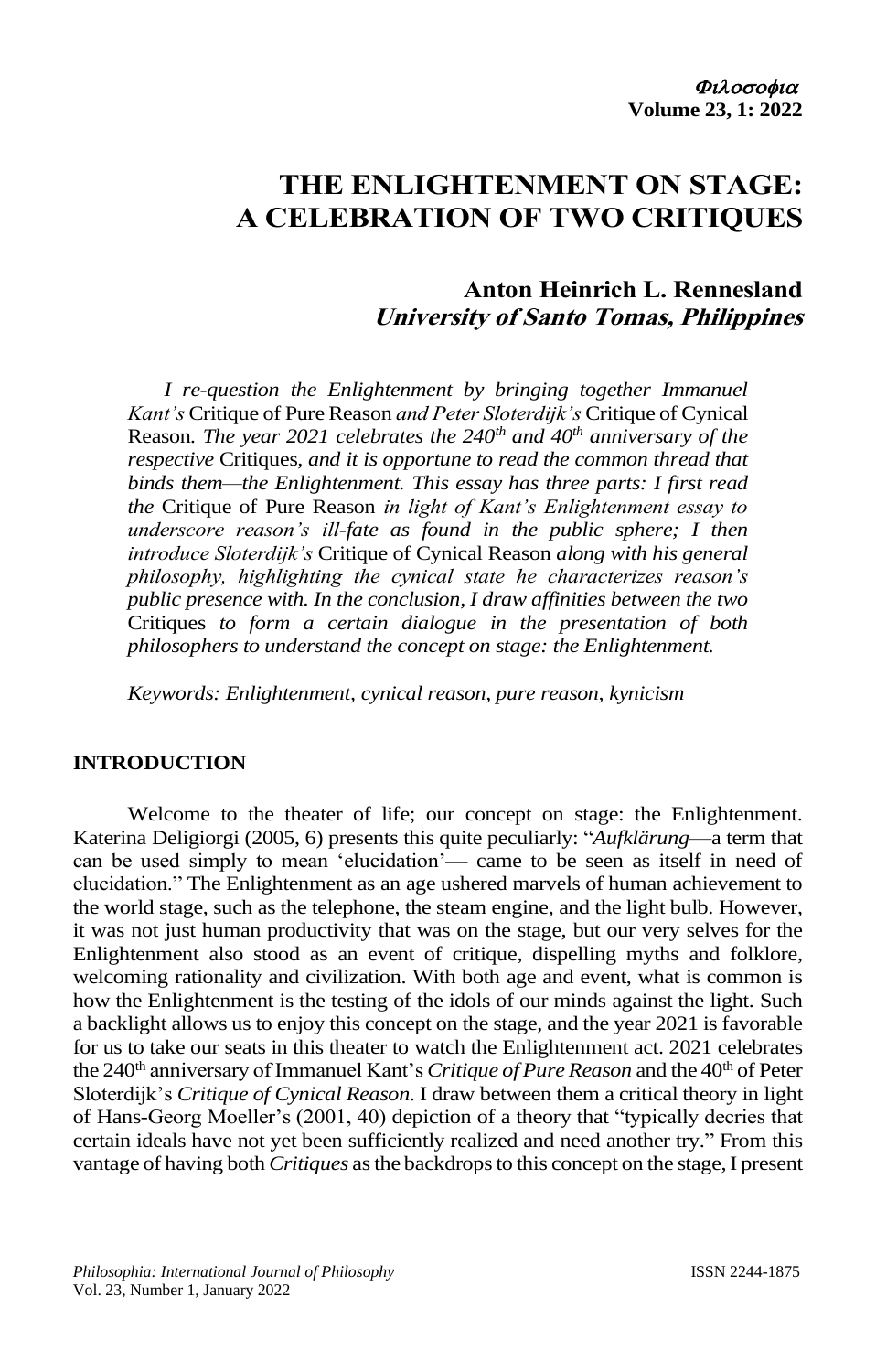that we are afforded another try at understanding the Enlightenment in a movement from an age to an event.

In this essay, I attempt to draw out a critical theory from these two works in presenting their take on the Enlightenment. The first part contextualizes Kant's *Critique* within the throngs of his Enlightenment essay. His discussion of reason and its ill fate leads one to understand how the human condition is but impelled to act in a certain way in the public sphere. It experiences a self-incurred immaturity, for, in the face of the Enlightenment, reason shies away and is ambivalent in the public real, unable to have the courage to use its own understanding, depending on what I contextualize as the *Vormünder*. The second part then follows this, which introduces Peter Sloterdijk and his *Critique of Cynical Reason* as a cheeky attempt to redo a critique of reason. Rather than simply being a critique, this book stands as an alternative narrative to the Enlightenment and the Critical Theory of the Frankfurt School. Sloterdijk's assessment of reason recognizes its scornful disposition in failing to learn from the Enlightenment but does not end there. He greatly emphasizes the kynic as an image of difference for contemporary society and attempts to map a reassertion of subjectivity in the face of psychopolitics that engulfs individuality.

#### **ENLIGHTENMENT AND PURE REASON**

Immanuel Kant's 1784 essay "*Beantwortung der Frage: Was ist Aufklärung?*" was published in the *Berlinische Monatsschrift* in response to a questioning of the Enlightenment's relevance. It must be clear that Kant does not question the Enlightenment himself but supplies an answer for the question that came from the discourses of the *Mittwochsgesellschaft,* which operated then as a secret intellectual society. Despite him not being a member, his contribution sought to recast politics into philosophical reflection which was aligned to the aim of both the society and the publication, i.e., to instigate enlightenment in the public sphere, which was why it was accepted for publication. (Schmidt 1989, 270) Kant (1991, 58) unpacks the word Enlightenment: a depiction of the current time (*in einem Zeitalter der Aufklärung*) and an account of living in toto (*in einem aufgeklärten Zeitalter*). In our theater, the Enlightenment begins its act. Concepts take center stage, and a glaring backlight is suddenly projected. We already know these concepts, yet the blinding light allows us a different view of something all-too-familiar; we cannot even recognize them. The Enlightenment refers to silhouettes of particular objects cast due to the blinding light of this novel period in human history while enlightenment refers to a certain calmness in realizing what those objects are. This latter is recalled in both East and West—the tranquility of sitting under the Bo tree and communicating through a smile, or even profound captivation of the starry heaven above and the moral law within. (Heine and Wright 2006,101-102; Kant 2002, 203)

Beginning with the Enlightenment essay is not farfetched from any discussion of Kant's *Critique of Pure Reason* for to ascertain a sense of importance in the Enlightenment fundamentally requires one to probe the depths of reason. This is evidenced by the *Critique*'s first edition was published in 1781, the second in 1787, and between them, the Enlightenment essay in 1784. Geoffrey Harpham (1994, 529)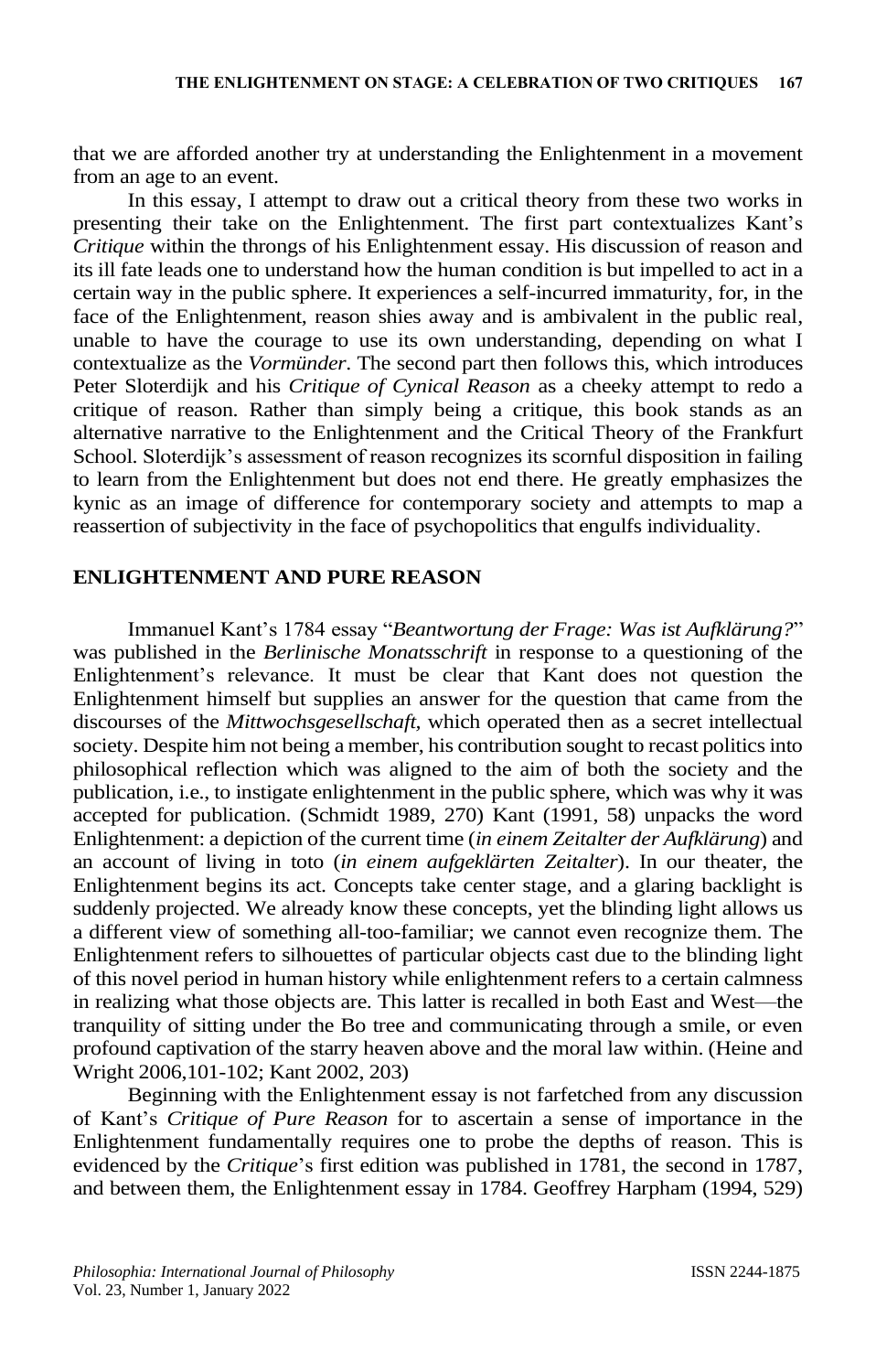conjures a contemporary appreciation of this essay in three ways: "(1) a piece of flattery thrown off by a tame intellectual; (2) a shrewd effort to circumscribe the sovereign's recognized appetite for the suppression of (especially religious) dissent; and (3) a prescient disclosure of the (totalitarian) obscenity of Enlightenment itself." We may not be entirely certain of Kant's intention in submitting his riposte. It may be a display of his intellectual prowess aimed at a group he was not part of, an attempt to speak against the dominating hierarchical structures in Prussia, or his recognition of a peculiar ill-fate of reason ramified in the public sphere. Regardless of intention, what remains unambiguous is Kant's fundamental grounding in "survey[ing] a world in which Reason appears to be in disarray." (Williams 1992, 104) By reading the Enlightenment essay alongside or properly put in the middle of the *Critique*, we get a sense of commonality in both publications for the *Critique* aims to determine from where reason's discontents arise. (Kant 1922, 342) Doing this makes Kant (1922, 250) evaluate reason's natural tendency to question things "which cannot be answered, because they transcend the powers of human reason." This is reason's ill-fate since reason's nature has this proclivity to question things beyond its capability to know. Kant (1922, 41) is firm with his epistemological view that "*Thoughts without contents are empty, intuitions without concepts are blind*." He affirms the need for both concepts (thoughts) and intuitions (contents). Only the senses provide intuitions (*Anschauungen*) that are understood through reason (*Verstand*), which in turn creates concepts (*Begriffe*). (Kant 1922, 15) This view upholds the same conclusions drawn by Aristotle and Thomas Aquinas that require returning to experience. (Aristotle 1993, 145-148; Thomas Aquinas 2014, 1785-1786; Pasnau 2004, 284-289) In Kant's exposition, what is intuited is available because of two transcendental sensitives without which no experience is possible: space and time. (Kant 1922, 59-84) Everything is experienced because of the external reality of space, in that all are spatial, alongside the internal reality of time. Space is where experience is possible, while time is when it takes place. A posteriori awareness thus arises from the senses but are not solely from the senses; understanding takes place as the impressions are subjected to the twelve categories of thought in four groups: (1) *Of Quantity*: Unity, Plurality, Totality; (2) *Of Quality*: Reality, Negation, Limitation; (3) *Of Relation*: Of Inherence and Subsistence, Of Causality and Dependence, Of Community; and (4) *Of Modality*: Possibility-Impossibility, Existence-Non-existence, Necessity-Contingency. (Kant 1922, 66-67) Knowledge is pronounced as intuitions understood because of the categories.

Kant (1922, xviii) underscores the ill-fate of reason which is the questioning of concepts beyond understanding's limits as an encroachment upon the "battlefield of endless controversies." After sensibility and understanding, he probes Pure Reason and discusses three transcendental ideas that, as the name supposes, are beyond the very power of reason since they do not contain intuitions. These are God, freedom (world), and immortality (soul). Reason's ill-fate is that it justifies these in the same way with objects it knows of, viz. objects with both thought and content. Concerning God, the world, and the soul, reason can provide a convincing argument in defense while at the same time an equally appalling reason for the opposite. To demonstrate, concerning existence and non-existence as a concept of the understanding, one may convincingly argue for God's existence while at the same time persuasively contend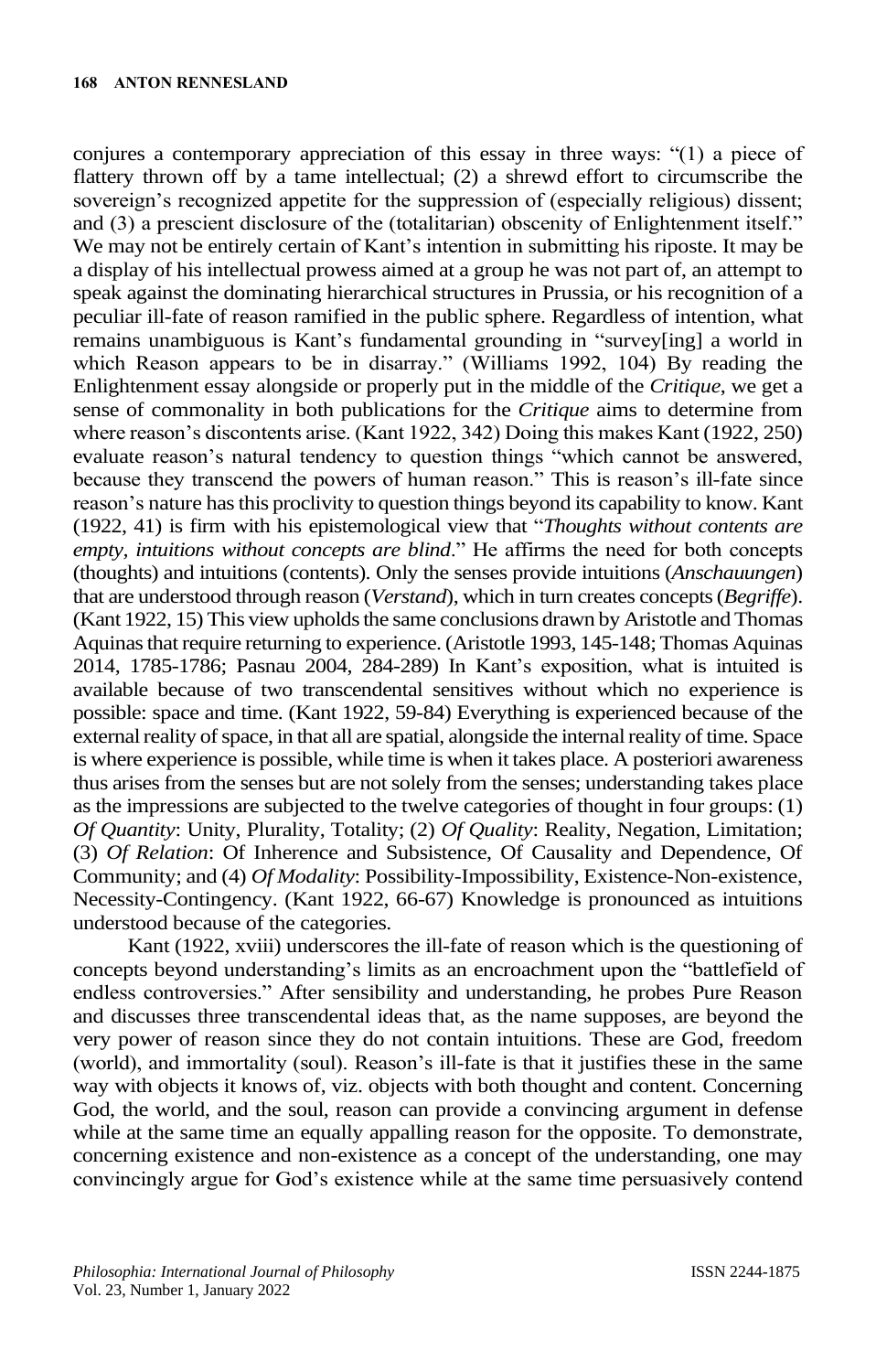for the deity's non-existence. Kant would say that this is a wrong application of the category, for the mind does not know since there is no intuition. It goes against the logical compatibility of references; properly speaking, these are the paralogism, antinomy, and ideal of pure reason referring to the soul (immortality), the world (freedom), and God, respectively. (Kant 1922, 278-327, 328-458, 459-568) Since they do not return to experience, these three concepts are not knowable in the same manner as other objects of the understanding. It is a wrong application of the categories to speak of these with absolute surety for the obvious absence of any content.

Reason's ill-fate is that despite the lack of intuition, it is vexed to either "abandon itself to sceptical despair, or to assume a dogmatical obstinacy, taking its stand on certain assertions, without granting a hearing and doing justice to the arguments of the opponent." (Kant 1922, 329) Since these concepts do not have intuition, one is left to dogmatize and pontificate or to utterly abandon them. To critique reason is to make one aware of reifications that are ramified by a mindless application of understanding's categories to concepts beyond their actual scope. (Habermas 1999, 133) Applying the categories to concepts without content is similar to being led out to "a wide and stormy ocean, the true home of illusion, where many a fog bank and ice that soon melts away tempt us to believe in new [islands of truth], while constantly deceiving the adventurous mariner with vain hopes[.]" (Kant 1922, 192) Reason's discontent masks an illusory venture as a metaphysical travail that simply leads an individual out to fend for one's (intuition-less) concepts.

I reviewed some of the basic tenants of the *Critique* to illustrate how the Enlightenment essay serves as an intermediary in reading the *Critique*. In pointing out this ill-fate, Kant leads us from thought's immaturity to a critical stance against thinking's discontents. The *Critique* rings out the hollowness of some of our convictions. He (1922, xx; 1991, 54) brings forward "a powerful appeal to reason to undertake anew the most difficult of its duties, namely, self-knowledge[,]" a renewal of the Socratic task of knowing oneself yet with a modern bent—be brave (*sapere aude*) to know thyself. The *Critique* brings reason to its own enlightenment, for to question the Enlightenment is akin to questioning one's own historical and even sociopolitical assumptions. (Deligiorgi 2005, 2) With a critique, we are afforded a certain introspection as a renewal of the Cartesian desire to uncover a sure basis to our knowledge. However, this survey of reason qua enlightenment affords us not an emergence from darkness to light but a mistaken belief of seeing the light. The Enlightenment is stamped with paradox; ambiguity is found on the silhouettes we see. (Harpham 1994, 531). The Enlightenment ought to have meant the dispelling of blindness; light blinds the unprepared eyes.

For this reason, Foucault (1984, 34) precisely characterizes Kant's critical philosophy, in particular, the Enlightenment essay, as an *Ausgang*, an exit. It is an exit from immaturity, and an entry to independence reverberated throughout the essay, captured in the opening sentence: "*Enlightenment is man's emergence from his selfincurred immaturity.*" (Kant 1991, 54). The essay begins by framing the Enlightenment as a way out of a self-incurred immaturity (*selbst verschuldeten Unmündigkeit*). The prefix *un-* in *Unmündigkeit* symbolizes a negation while *mündig*  is an adjective referring to maturity or being old enough (having 18 years of age), to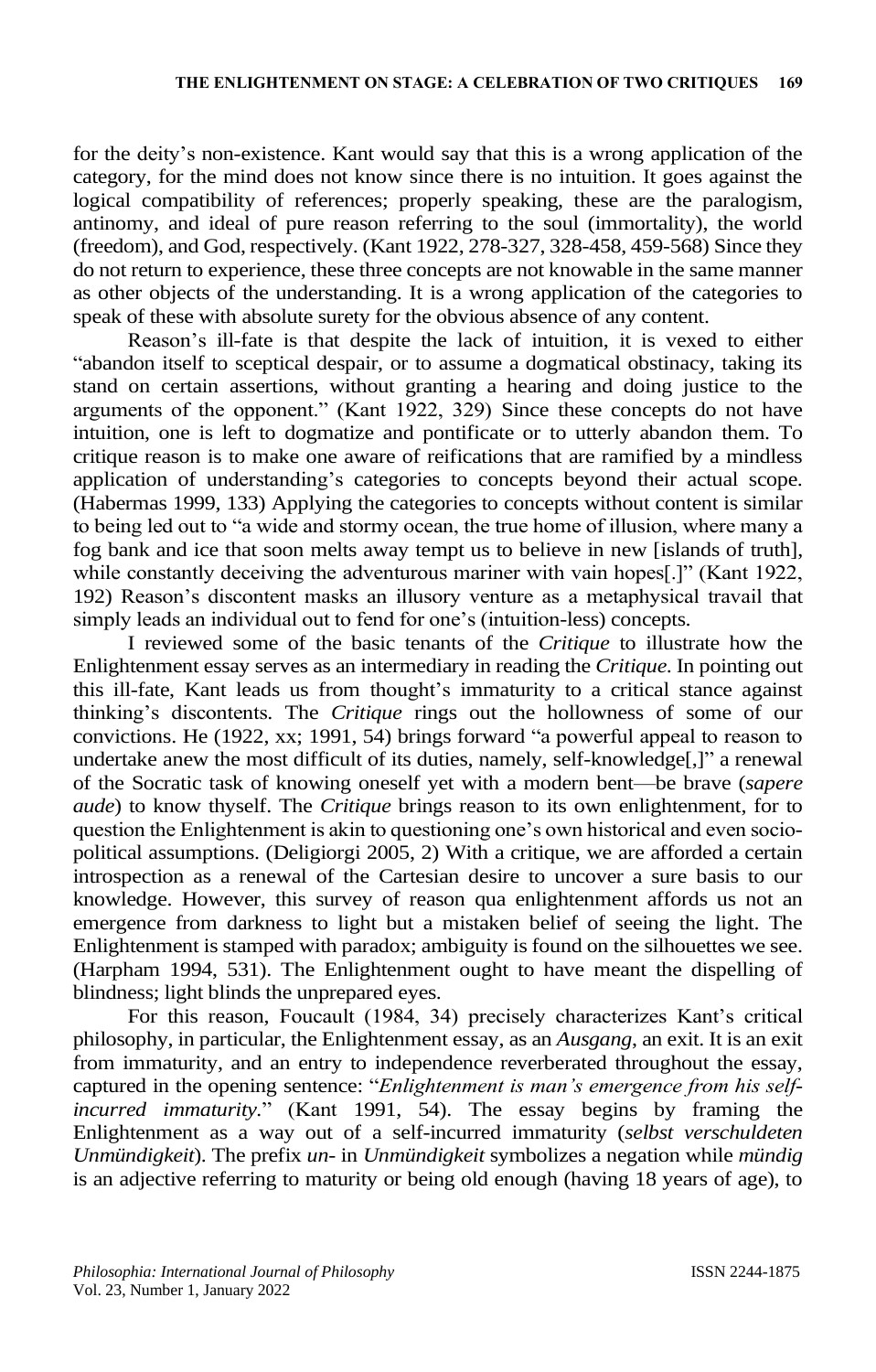wake up to the reality of the law, or independency. *Unmündig* is translatable as immaturity or being dependent or irresponsible; for Kant, that is self-inflicted (*selbst*) as an error or fault (*verschulden*) is put on oneself. It is literally a self-faulted immaturity, a reluctance of acquiring self-determining principles that we can contrast to *mündiger Bürger* understood as a politically mature or independent citizen. Thus, *Unmündigkeit* in Kant's usage refers to a reluctance to speak out. It is a culpability in lacking not understanding but courage which goes contrary to the overarching dictum of the Enlightenment of *sapere aude*.

This type of immaturity is credibly seen in Kant's depiction of subservience to a higher authority. Arthur Strum (2000, 110) is keen to highlight Kant's use of *Vormünder* for this authority figure. The prefix *vor-* indicates being prior and *Münder* (mouths) refers to *mündig* (being mature or courageous). *Vormünder* is translated as a guardian in the sense of one who secures independence for the other. This is an authority figure that leads one towards maturity. What has happened, though, in the Enlightenment is that comfort and convenience have made thoughtless obedience become second nature. Everywhere we hear: "Don't argue! The officer says: Don't argue, get on parade! The tax-official: Don't argue, pay! The clergyman: Don't argue, believe!" (Kant 2009) It must be noted that the highest aim of reason ultimately is one of the three transcendental ideas, "the freedom of the will, the immortality of the soul, and the existence of God[.]" (Kant 1922, 640). We may rightly observe thus that the *Vormünder* derives her authority one way or another from these universal ambitions, be it a demand for respect for the sake of liberty, eternal salvation, or God's wrathful gaze. From external admonitions, the Enlightenment has cradled the individual to take these as internal or self-restriction that are eventually evident in the impasse of subjectivity in the face of the transcendental ideas and the lack of courage to be independent of them. Notably, one may opine that it is for these three intuition-less concepts that people are moved to revolutions, wars, or mortifications. On full display is reason's tendency to go beyond the surety provided by the senses to uncritically accept these beliefs in the same way one does with knowledge.

Enlightenment produces a reflection of ideas. It provides an angle of light not from the inside where myths and beliefs might easily cloud one's perspective but from intuition; objects are on the stage and are backlit to reveal a perspective we have not yet taken into account. However, this is blinding for the unaccustomed eye that may simply equate the object to the mere contours it perceives. Reason's ill-fate is the mistaken view of accepting the contours for the object itself and simply forgetting what was once perceived before the backlight. We remember Kant's bifurcation between the Age of Enlightenment and the enlightened age. The former is the backlight's projection and the shadow theater's fête. It is the celebration of rationality's superior ability, which later we understand as the reason's dominance over myths; however, it is when the *Vormünder* crafts a monopoly of thinking in the public sphere. The silhouette act offers one a penchant for shadow play—*do not resist; it is useless to do so*. The latter connotation of enlightenment is the adjustment of the senses, the sobriety that follows the festivity of the theater act. It is the knowledge of reason's limits and a mindful application of the categories of the understanding, a constant struggling in trying to know what is on stage.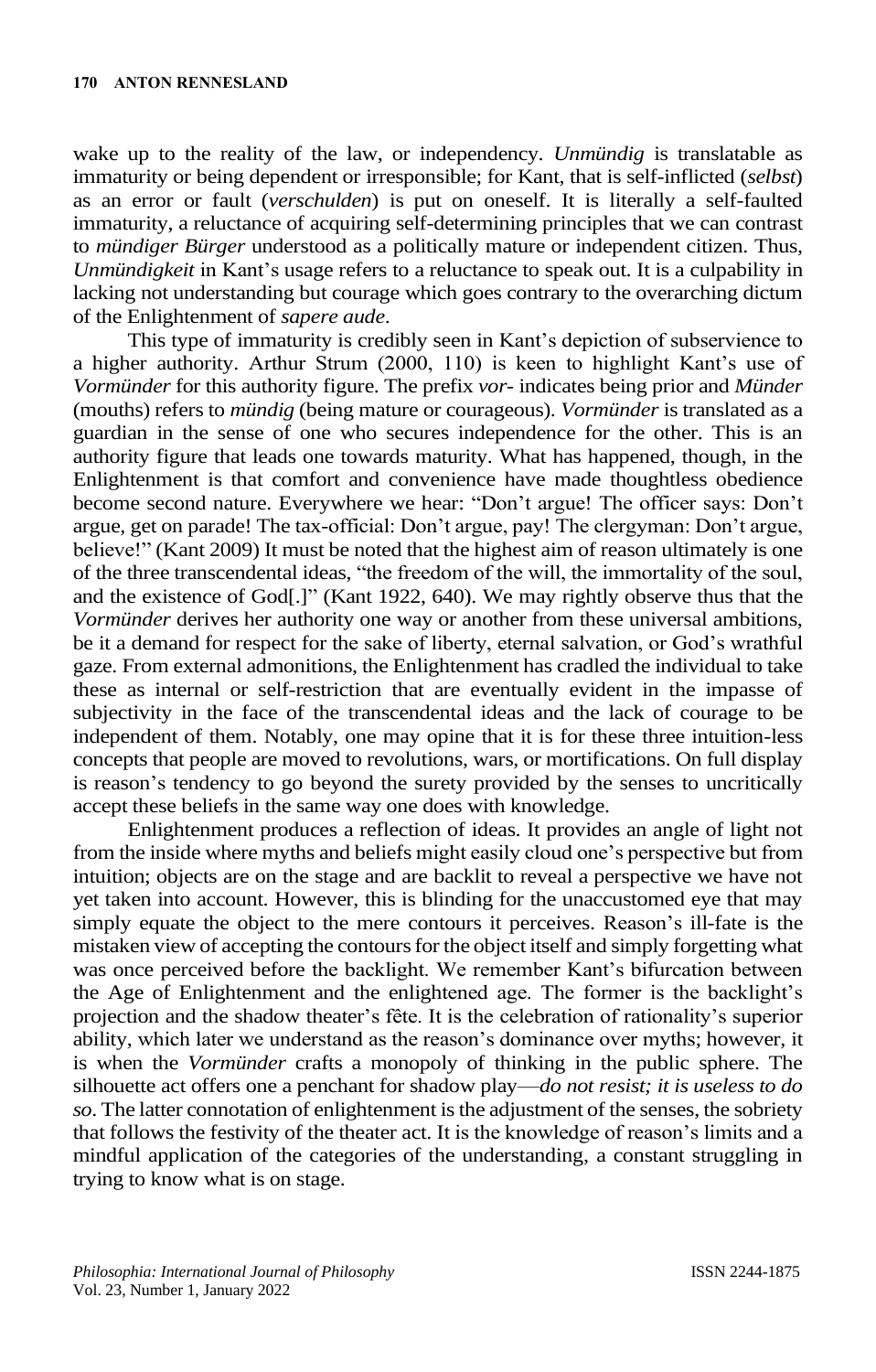The shift from the Age of Enlightenment to an enlightened age, the bacchanalia of the shadow theater to sober mindfulness, is characterized by critique that puts reason to use in the public sphere. What is vital with Kant's approach is already found in the title of his work—critique. Judith Butler (2009, 777) provides us an overview of the connection between the *Critique* and the Enlightenment task:

Kant lays out several meanings and functions of critique, including the dethroning of metaphysics, the overcoming of what he called the reign of tedium (a perpetual altercation between skepticism and dogmatism), an effort to supply sufficient grounding for the sciences, the attempt to establish a tribunal through which all claims to knowledge might pass, the way toward civil peace, a public means for adjudicating knowledge claims, a solitary means for adjudicating knowledge claims, a way of deriving knowledge claims from a priori principles, and a way of distinguishing such claims from empirical ones as well as speculative ones.

Thoughts without contents must be cautiously handled lest we approach the stormy sea of illusion—an endless battle of metaphysics, of controversy, a theater act of shadows we mistake as real. Critique serves as enlightenment qua a movement away from self-imposed bondage to a realization of reason's presence in the public sphere. What Kant imparts is a critical gaze at society. In Adorno's (2001, 60) words, it is a "micrological method" that, once understood, may be applied in other relations. Probing into pure reason seeks to emancipate the individual, emancipate subjectivity, as one recognizes the danger lurking in unmindful mental exercises as pathological accounts of reason's empty justifications. (Habermas 1999,133) We are able to locate the point of tangency between critique and enlightenment, for these provide one a selfreflection as subjectivity's recognition. A critique of reason defies the contrast on stage; Kant is our cheeky theater-goer who defies the custom and stands to move closer. Enlightenment is one's emergence from the self-deception of reified concepts and apathetic regard for dialogue.

## **ENLIGHTENMENT AND CYNICAL REASON**

When speaking of the Enlightenment in a contemporary view, one might immediately be drawn to think of Theodor Adorno and Max Horkheimer, who entitled their musings on reason's current state as *Philosophical Fragments* (for only did the title *Dialectics of Enlightenment* surface in the post-war publication). The initial title represented the exact zeitgeist: only fragments can remain in the face of an oppressive regime that manifested totalitarian reason's apex. Reason cannot simply reassume its celebrated status because of the Enlightenment's horrors—is not its history our progression from the slingshot to the nuclear bomb? (Adorno 1973, 320) Only fragments may be mustered in the rubble of thought following the devastating blows of authoritarian logic. Adorno and Horkheimer (2002, 1-8) conjure a mythological account of the Enlightenment that showcases humanity's disillusionment.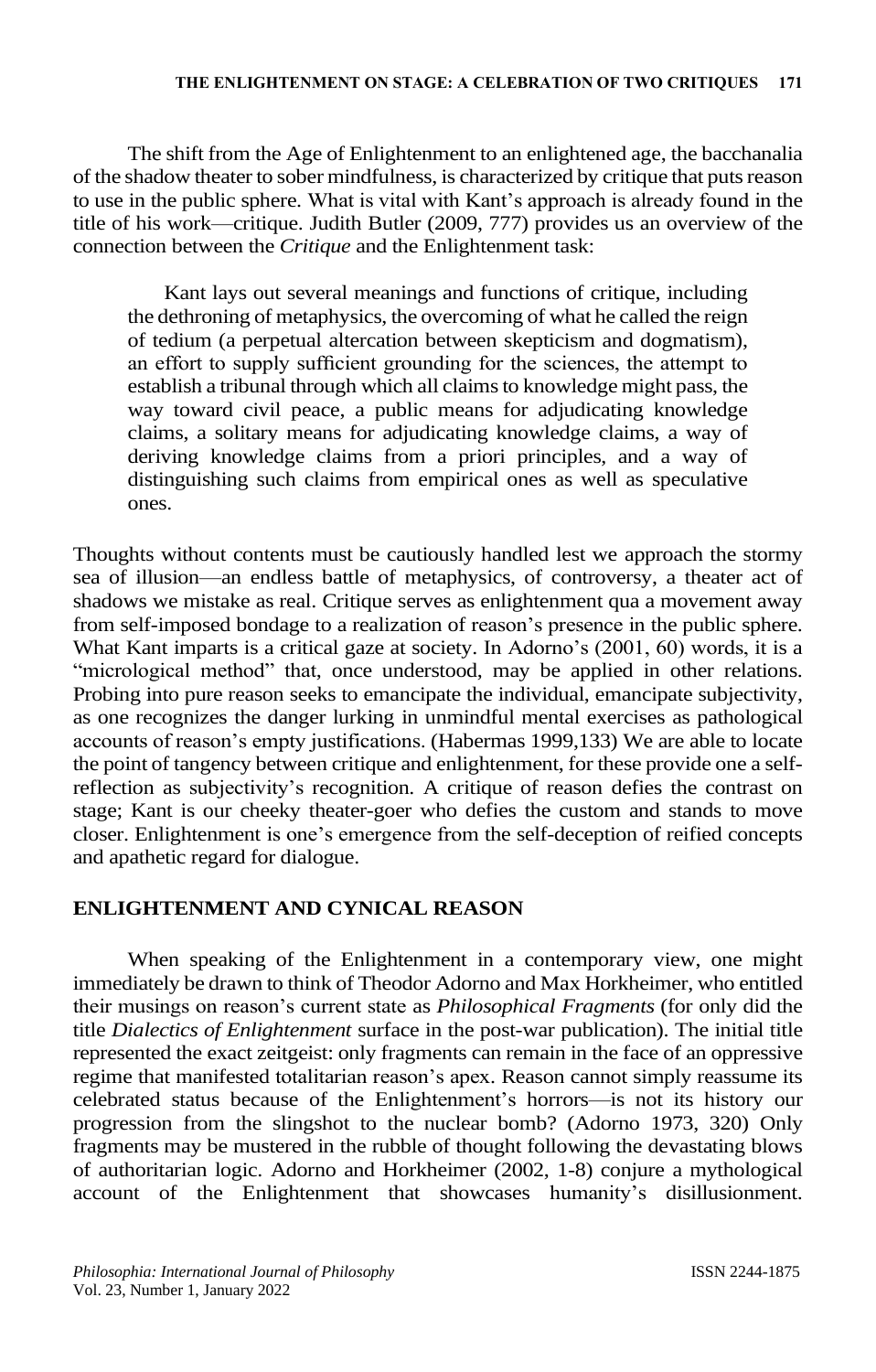Enlightenment espoused the rationalization of traditions. A prior mimetic relationship with nature turned into domination, and the Enlightenment heralded the arrival of totalitarian logic that conjured for itself a myth of its own ascendancy to belittle any surviving irrational discourses. Mimesis gave way to a precise scientific approach that immobilized dialectics, exposing the dangers of the absence of normative resources to widen the possibility of philosophic experience and discourse. (Bolaños 2010, 30) Without the potentials of an expansive horizon offered by mimesis, the rifts between knower and known, subject and object, humanity and nature, and reason and illusion are reified, opening to us a new age of barbarism. (Dallmayr 2004, 104) The shift from what was once a mimetic language to a language of domination discloses a positivist supposition. The Enlightenment has become an age of barbarism, the hammering into individuals of the status quo that is unquestioned, unanalyzed, and undialectical. (Adorno 1991, 104) The Enlightenment thus is presented as the "good life," which masks us from seeing life in its totality. (Bolaños 2007, 26)

This rather bleak image of the Enlightenment is something that Peter Sloterdijk wishes to provide another narrative to with his *Critique of Cynical Reason*. His *Critique* was published on the bicentric anniversary of Kant's *Critique of Pure Reason,* and such a move retakes a polemic questioning of the state of reason. In so doing, his narrative of the Enlightenment chooses a different path than the Frankfurt School from which he so earnestly wishes to dissociate himself. (Couture 2015, 3) The negativity of such a tradition – not to be mistaken as simply a pessimistic view – is something he finds empty for "the critical agent capable of duping or foiling the cyclops of our times should be properly called, not the 'nobody' of Homeric tradition, but the 'yesbody'." (Adelson 1987, 58-59) Sloterdijk points to a significant facet of reason today. The cyclops Polyphemus' barbaric naïveté allowed him to be deceived by Odysseus who introduced himself as *outis, nemo*, nobody. Yet Adorno and Horkheimer (2002, 53) critically observe that there is more than what meets the blind eye: "Odysseus, the subject, denies his own identity, which makes him a subject, and preserves his life by mimicking the amorphous realm." The emptiness of Polyphemus' cries in clamoring for *outis* who tricked him resounds the barbaric hollowness of contemporary reason. Reason thus finds itself in a cynical state of trying to find *nemo* for the Enlightenment strips life to an austere bareness which Sloterdijk directly equates to the Frankfurt Critical Theory. (Couture 2015, 19) For Sloterdijk, asserting the emptiness of negativity or projecting the wrong state of things should not have the final say.

The *Kritik der zynischen Vernunft* [1981/1983; *Critique of Cynical Reason*, 1987] received global acclaim by selling more than 70,000 copies on the first year of its publication, becoming the most successful philosophical publication in post-war Germany. (van Tuinen 2007, 277) The author of such a successful opus is still a relatively emerging scholar in Anglophone academic circles, quite different from his esteem in German, French, and Spanish circles. His *Critique* was translated in 1987, followed by *Der Denker auf der Bühne. Nietzsches Materialismus* [1986, *Thinker on Stage: Nietzsche's Materialism*, 1989] a year later. Though he earned English attention with these two works, his figure became more discussed than read due to a twentyyear hiatus in translations. A few words, therefore, ought to be said about this morementioned-than-read philosopher.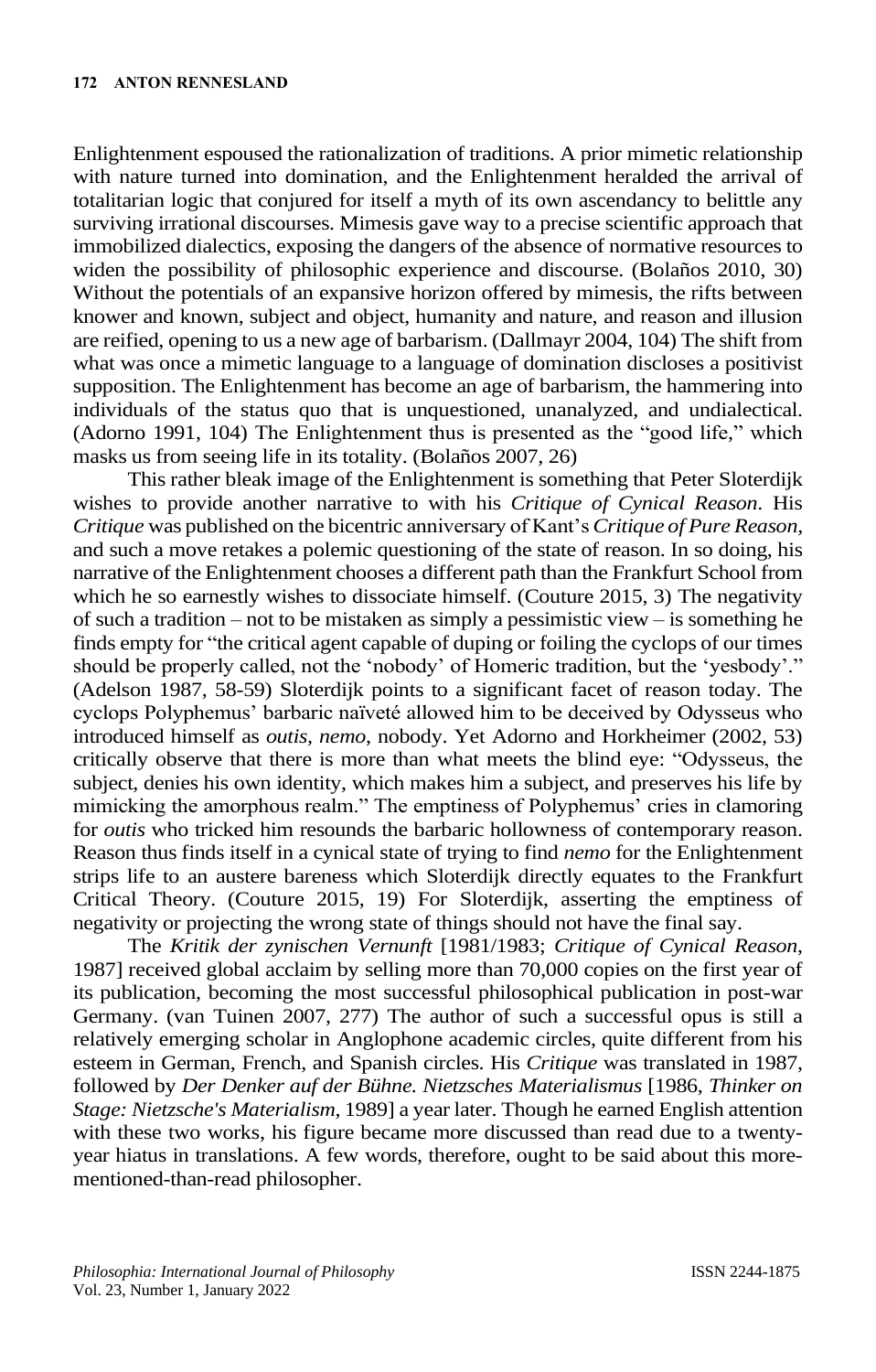Begin the interlude; enter the thinker on the stage: Peter Sloterdijk was born on 26 June 1947 in Karlsruhe, Germany, to a German mother and a Dutch father. He studied at the University of Munich, writing his master's on "*Strukturalismus als poetische Hermeneutik*" [Structuralism as poetical hermeneutic], and later received his Ph.D. from the University of Hamburg in 1975 on themes of autobiographies in the Weimar Republic. A turning point in his life is his visit to the Indian Guru Bhagwan Shree Rajneesh in Poona, India, five years later, which emancipated him "from the 'masotheoretical' and 'aggressive-depressive complex' in which German critical theory had become stuck" for the guru invited him "to practice a more playful and cheerful and less intellectual and all-too-serious form of 'critique.'" (Lemmens 2015, 51) Upon his return from a four-month stay in India, he sought to step out from the shadows of a "melancholic 'universal polemic' of [the Frankfurt School] Critical Theory" and had put forward a book written in the style of the Gay Science. (Safranski 2007) This was his *Critique* skillfully written that it captivated the German public that was struggling with its social and political affairs, especially after the 1968 student revolts. The liberation Sloterdijk experienced in his stay in India enabled him to approach writing with an acute joviality nearly non-existent in contemporary writers. This eccentricity is found throughout his publications, which makes him a challenging thinker to engage with. Beginning 2008, the Anglophone community experienced a regained enthusiasm in translations that to date some 18 of over 40 books are available in the English translations, especially his *Sphären*-trilogy of *Blasen, Mikrosphärologie*  [1998; *Bubbles: Microspherology*, 2011], *Globen, Makrosphärologie* [1999; *Globes: Macrospherology*, 2014], and *Schäume, Plurale Sphärologie* [2004: *Foams: Plural Spherology*, 2016], and the two most recently translated, *Eurotaoismus. Zur Kritik der politischen Kinetik* [1989; *Infinite Mobilization*, 2020] and *Nach Gott: Glaubens- und Unglaubensversuche* [2017, *After God*, 2020].

A trademark of Sloterdijk's writing is his constant use of imagery, literary figures, and history; the extent of his themes makes him a thinker who requires his audience to have a penchant for philosophy, history, literature, and even the arts. (Lemmens 2015, 62; Couture 2015, 5-6) This suggestive style of thinking and writing came as an effect of his multi-disciplinary background. Following the India encounter, Sloterdijk's career began as a freelance writer, later giving lectures at the Johann Wolfgang Goethe-Universität in Frankfurt am Main, then in 1992 at the Staatliche Hochschule für Gestaltung (State Academy of Design) in Karlsruhe, where he eventually became Professor of Philosophy and Aesthetics and even Rector from 2001 until 2015. Outside the academic circle, his fame likewise grew as he co-hosted with Rüdiger Safranski ZDF's *Im Glashaus: Das Philosophische Quartett*, a bimonthly TV show that tackled pressing societal issues with featured thinkers. This lasted from 2002-2012 alongside his regular public appearances for interviews and discussions. He has a prolific publishing career with more than 40 books, with his most recent *Wer noch kein Grau gedacht hat* [2022; *Who has not yet thought of grey*, no trans.]

With Sloterdijk's introduction, the thinker takes his seat once again and the intermezzo comes to a close. The warning bell rings, and the doors close on us to stay for the remaining part of the act. We return to his *Critique*. He patterns his work after Kant; however, what he attempts to undertake is not another critique of pure reason to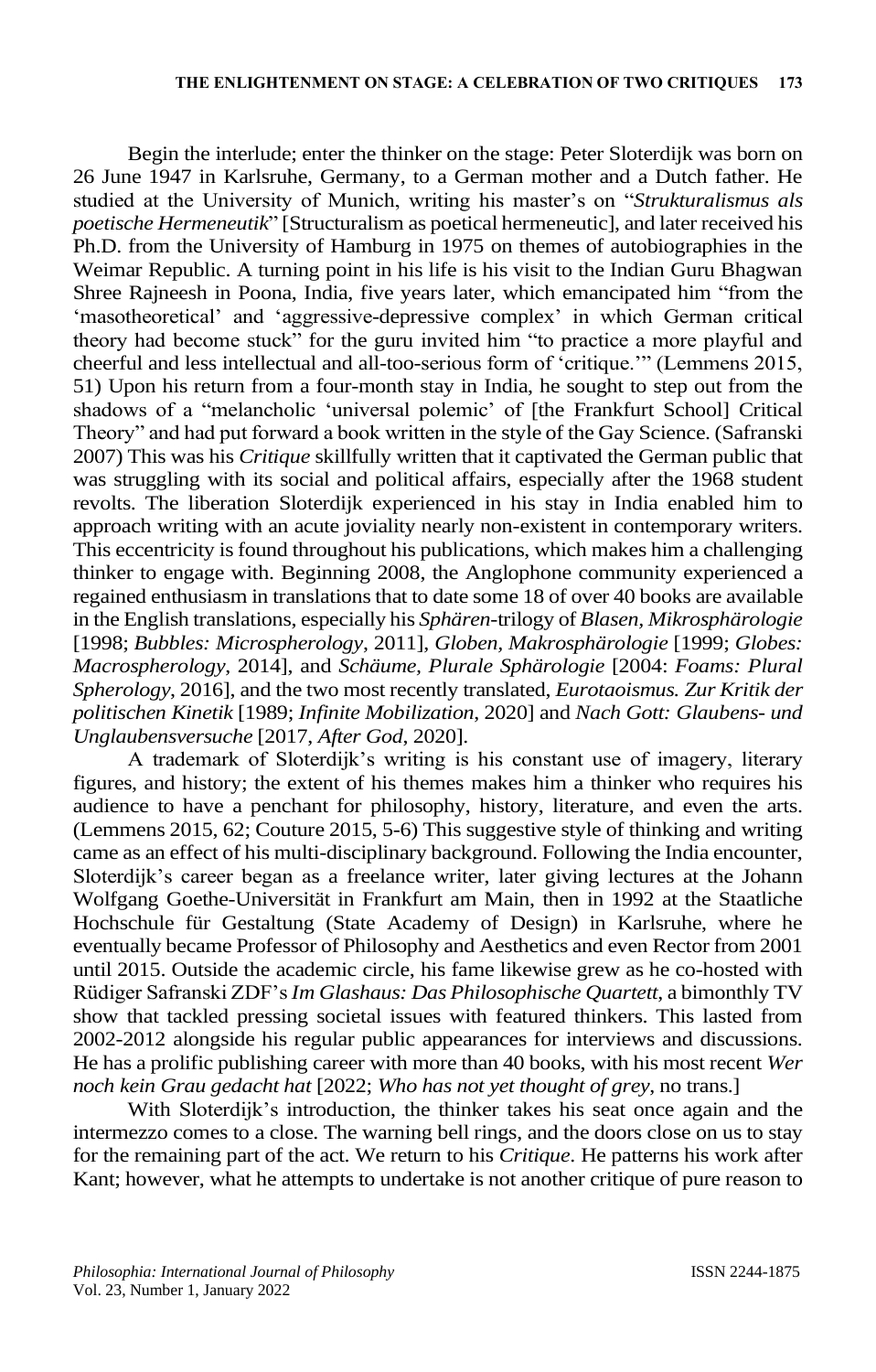unearth its discontents but that of cynical reason to punch out a pathological approach to living. "What Kant sought to accomplish in the field of epistemology, politics would seek to accomplish via the state" yet, the Enlightenment concerned itself with the problem of self-preservation as exemplified by modern political thought; the fear of deception, the fetish for absolute certainty conjures a cynical approach to selfpreservation. (Couture 2015, 11) Sloterdijk aimed to salvage reason from a peculiar discontent, nay to salvage cynicism from the malaise of self-preservation. He distinguishes cynicism (*Zynismus*) and kynicism (*Kynismus*). The former is represented as

*…enlightened false consciousness.* It is that modernized, unhappy consciousnesson which enlightenment has labored both successfully and in vain. It has learned its lessons in enlightenment, but it has not, and probably was not able to, put them into practice. Well-off and miserable at the same time, this consciousness no longer feels affected by any critique of ideology; its falseness is already reflexively buffered. (Sloterdijk 1988, 5)

This is the reason which has toiled with the silhouettes on the stage yet remains unable – and perhaps is contented with such – to ascertain the difference. The peculiarity of this consciousness is its ability to persist despite dysfunctionalities. Today's reason is left to the howling deafness of the eternal return that punches out any form of hope for beginning or end: an absurd condition of the same. (Huyssen 1987, xvi) We may briefly borrow an ancient virtue to illustrate this cynical condition: as we tread across the stormy sea of illusion, we realize the bankruptcy of the ancient rule of *xenia*, of travel-hospitality, for what offers this to us today is *outis* (*nemo,* nobody), contemporary reason's ever-loyal companion. The cynicality of maintaining *outis* as a distinct individual makes us call home the eerie unhomeliness of abandonment, of nakedness, of bareness. We are bereft of true encounter because of a peculiar fetishizing for *nemo*, bringing to life in an unnerving manner the fantasized Disney film of finding *nemo*, finding nobody in an endless spiral of absolute exhaustion.

An all-too-familiar dark survey of our current condition is not something new to us. Yet, this again is not what Sloterdijk's *Critique* wishes to unmask. His *Critique* goes beyond a mere exposition of the wrong state of things as it unfolds "an infrahistorical collection of expressions, thoughts, and lifestyles that are opposed to and resist the self-destructiveness of modem cynicism." (Couture 2015, 15) The crisis of contemporary culture is the perseverance of a falsely enlightened consciousness that fosters a cynical disposition. This character creates no difference from critique and stasis, confusing simply the silhouettes with the actual objects on stage. Sloterdijk unmasks cynicality in society: "revelation was bunk; religion, an illusion; metaphysics, a waste of time; idealism, the mask of self-interest; morality, appearance; the natural, a social construction; self-knowledge, impossible; and the unified self, non-existent." (Wilson 1987, 55) Yet despite our idols hollowed out, we still cling to them. Perhaps in face of such a congealed cynicism "critique may be parody" for it "produces caricatures instead of insights, aggrandizes instead of diminishing[.]" (North 2016, 2)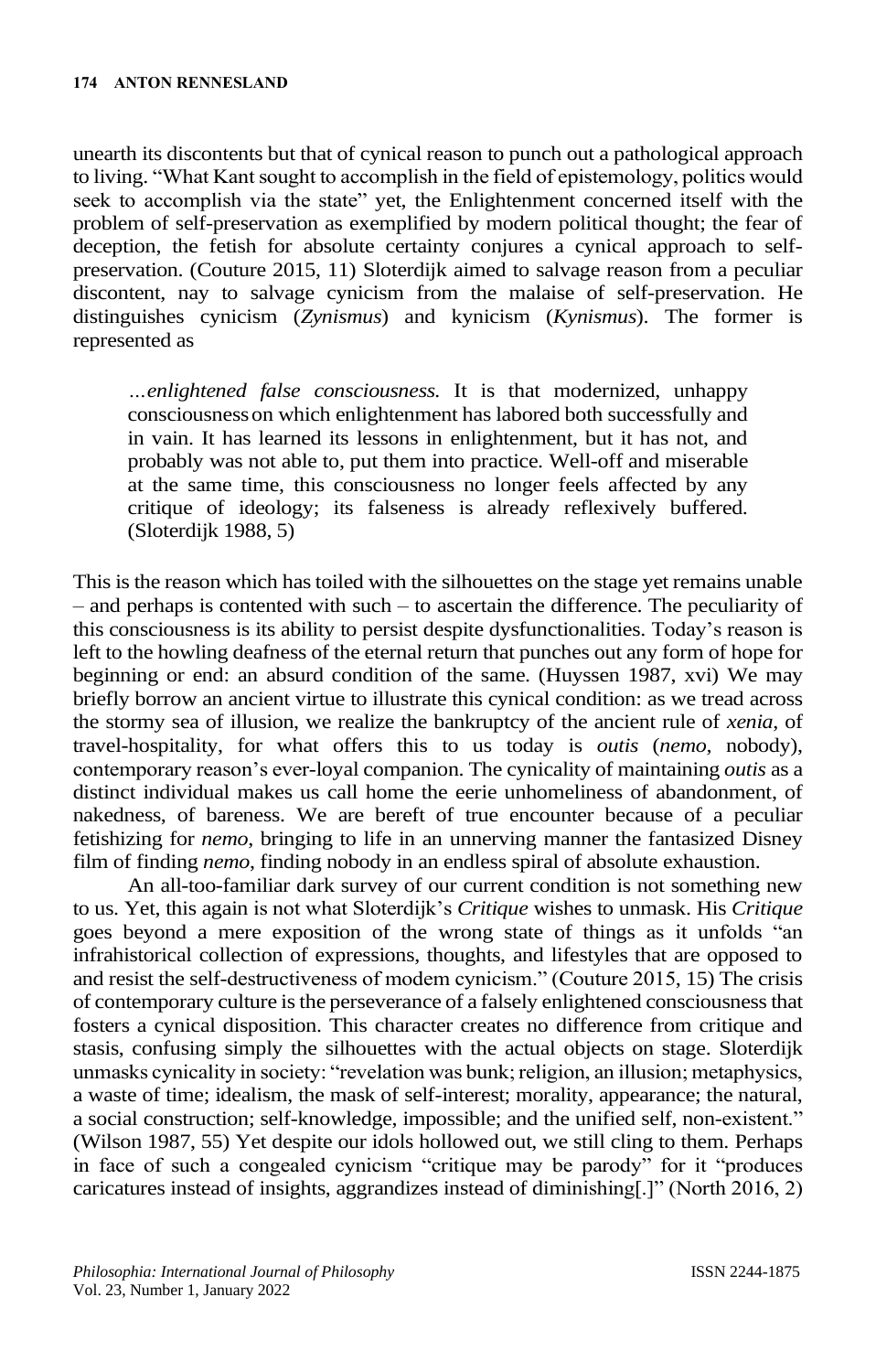To recover cynicism from today's enlightened false consciousness, Sloterdijk introduces the ancient kynic. The antihero to the complacency of rationality qua cynicism is presented through several illustrations rooted in the cheeky disposition of Diogenes, of kynicism. In ancient Greece, Sloterdijk (1987, 103) points out that Aristotle does not stand as Plato's antithesis, for both constitute the Socratic tradition. It is Diogenes instead who is that scuff of irrationality in the face of the dialectic method in Plato and syllogism in Aristotle. Diogenes stands as an opposition to social and political training, an alternative, a difference to a life lived according to rational, cynical reason. (Sloterdijk 1987, 168) The kynic lambasts the refinement and mocks the preservation of truth because the truth for the kynic is the connection of theory and practice, thought and material basis without the masks of highbrow metaphysics or extraterrestrial hopes. It is a cheekiness lost in history, a boldness to stand as a social irritant, a reminder of life- and thought's freedom. Sloterdijk (1987, 103) recounts images of Diogenes' extent – masturbating in public, pissing against the wind, and ordering Alexander the Great to move out of his sight lest he continues blocking the sun – and qualifies these part of a "dialectic of disinhibition" that "provoke[s] a climate of satirical loosening up in which the powerful, together with their ideologists of domination, let go affectively[.]" The kynics' perseverance aided by their ascetic lifestyle disempowers the rational and makes one laugh at this hubbub. Critique forms parody; for the theater act to be worth it, one would hope that it is satire presented on stage.

In differentiating cynic from kynic, Sloterdijk's *Critique* ascertains cynicism effaced in history. This is unsurprising because the Greek (read: Socratic) origins of the rational-logical structures of Western philosophy considered cynicism on the opposite side of the fence. What it did was to pervert the term with what is negatively associated with it; down the history of philosophy, cynicism remained at the fringes of any enlightened, rational discourse only to find some life once again through jottings of Schopenhauer and Nietzsche, but more pronounced in Michel Foucault's last lectures at the Collège de France and Sloterdijk's *Critique* (Shea 2010, 131-133). It is for this reason that Sloterdijk undertakes a distinction between cynicism and kynicism to reassert its viability in the face of falsely enlightened consciousness. He "postulates the split within the cynical phenomenon itself, which pits the cynical reason of domination and self-domination against the kynic revolt of self-assertion and selfrealization" (Huyssen 1987, xvii). This means that he does not simply present two different types of consciousnesses or cynicisms but seeks to critique the use of the term and reason's own "enlightened" ways. Reason's cynicality is one's inability to relive that cheeky disposition once proper to the kynic—the defacement of reason found in the adulteration of truth.

Despite the cynical presentation of reason, there exists a mark of joviality in the kynic. Through his *Critique,* Sloterdijk (1987, 535) portrays "in the kynicism of Diogenes of Sinope, the laughter about philosophy itself became philosophical." He proposes a philosophical stance away from the seriousness, the negativity of critique, and moves in the direction of a re-understanding of a constantly changing landscape, represented, albeit beyond my current discussion, in the Weimar Republic and even in the mood of the post-1968 student movements in West Germany. We may realize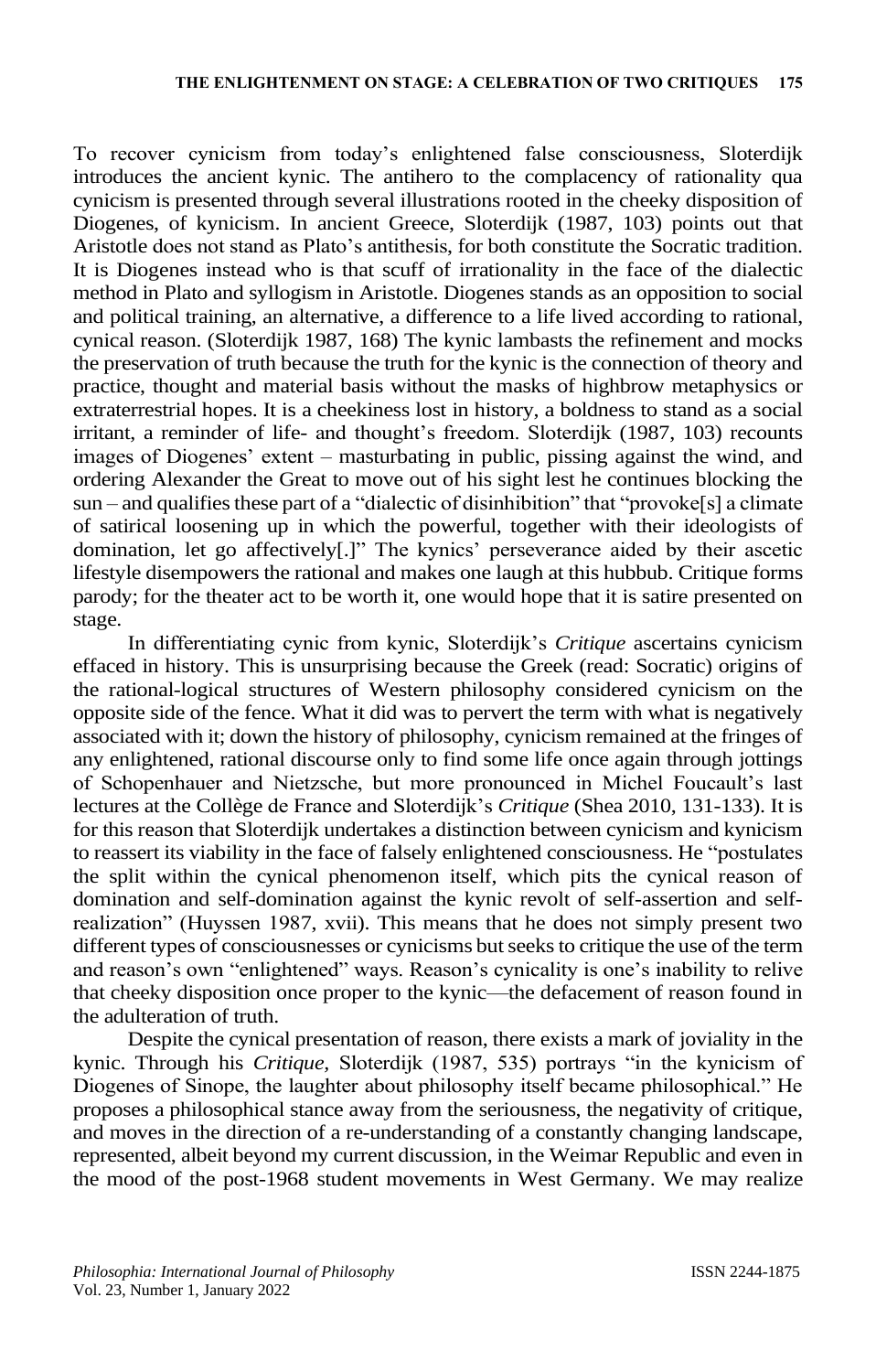Sloterdijk's deliberate attempt to mimic Kant's *Critique*. Once again, the mimetic attitude expands the horizons of philosophic experience. Thus, the mimetic relationship opened by both *Critiques* allows us to undertake the Socratic dictum of knowing oneself once again: Kant surveys a reason in disarray, Sloterdijk, a reason in cynicality. Between both *Critiques*, we see the Enlightenment begetting an imperative of the Socratic task of knowing, reverberated by the Cartesian desire to dispel myths. *Know thyself* became a command at the same time a promise: a search for an encompassing totality, a challenge to reminisce a naïveté that perhaps was convoluted because of pre-Enlightenment occurrences. Because of the eternal command of knowing thyself, subjectivity has slipped into a solipsistic congealment that resulted in knowledge-management. (Sloterdijk 1987, 539) In the bigger picture, here we see psychopolitics. Purely negative dialectics cannot bring back lost life nor map a way forward. The breath of life is found in the joviality that was once in life, found in the fringes of what is considered as rational thought. The promise of joviality is found in one who knows how to laugh at one's own joke or is still able to do so. We may opine how Sloterdijk, influenced by Niklas Luhmann, borrows a technique: Luhmann shifts from philosophy to social theory to invoke theory's "ironical attitude toward itself, that is, it admits to some sort of *Münchhausen* effect, a trick by which it is able to pull itself out of the mud by its own hair." (Moeller 2011, 19) Thought pulls itself out of cynicism's melancholy through the cheeky erudition of the kynic. Laughter is the best medicine, not as a vain attempt of confronting despair but a reminder of the senseless hubbub we have been engulfed in; enter the shadow theater: we realize that the apparent serious exchanges of the shadow figures is indeed a satire on the stage.

To end this section, a reprise is needed: Sloterdijk's *Critique* marks the beginning of a deeper analysis of the human person as it unearths a cynicism that is turned sour by the Enlightenment project, hinting at a kynic revitalization of conscious life rooted in physicality. (Sloterdijk 1987, 120) His view of dialectics disarms because of the satire in its mimicry. Besides mimicking Kant's *Critique*, Sloterdijk's *Critique*  is described by Andreas Huyssen (1988, xv) as a pastiche of the *Dialectic of Enlightenment* in the spirit of Fredric Jameson, one that parodies yet provides a viable mimetic relationship, expanding the jargon for the Enlightenment viewed as bankrupt because of the Frankfurt rationality. We ought to recognize joviality with the pantomimic satirical fashion that marks Sloterdijk's separation not from critical theory per se but from the Frankfurt tradition. Our thinker drifts southwest and resuscitates critique not by the Main river but by the fringes of the Black Forest, not in Frankfurt but Freiburg. (Elden 2012, 4-5; Sloterdijk 1987, 209) Perhaps where Sloterdijk takes a further step in his *Critique* is an unmasking of psychopolitics—a need for critique not to stress Homer's Nobody but a Yesbody present only through a self-discovery in a world-cosmos. His vision of critical theory is an opening towards a vitality absent in Frankfurt but present in Freiburg. This cheeky critical theory, patterned after *la gaya scienza*, reasserts subjectivity in the face of cynical society, a space of fresh air and tranquility amidst the hustles of a polluted civilization. "In a world devoured by cynicism and powerlessness, the garden is a miniature city composed of elective affinities that seek the collective cultivation of the discipline of a healthy mind in a healthy body." (Couture 2015, 118) A critique of reason unveils a world-cosmos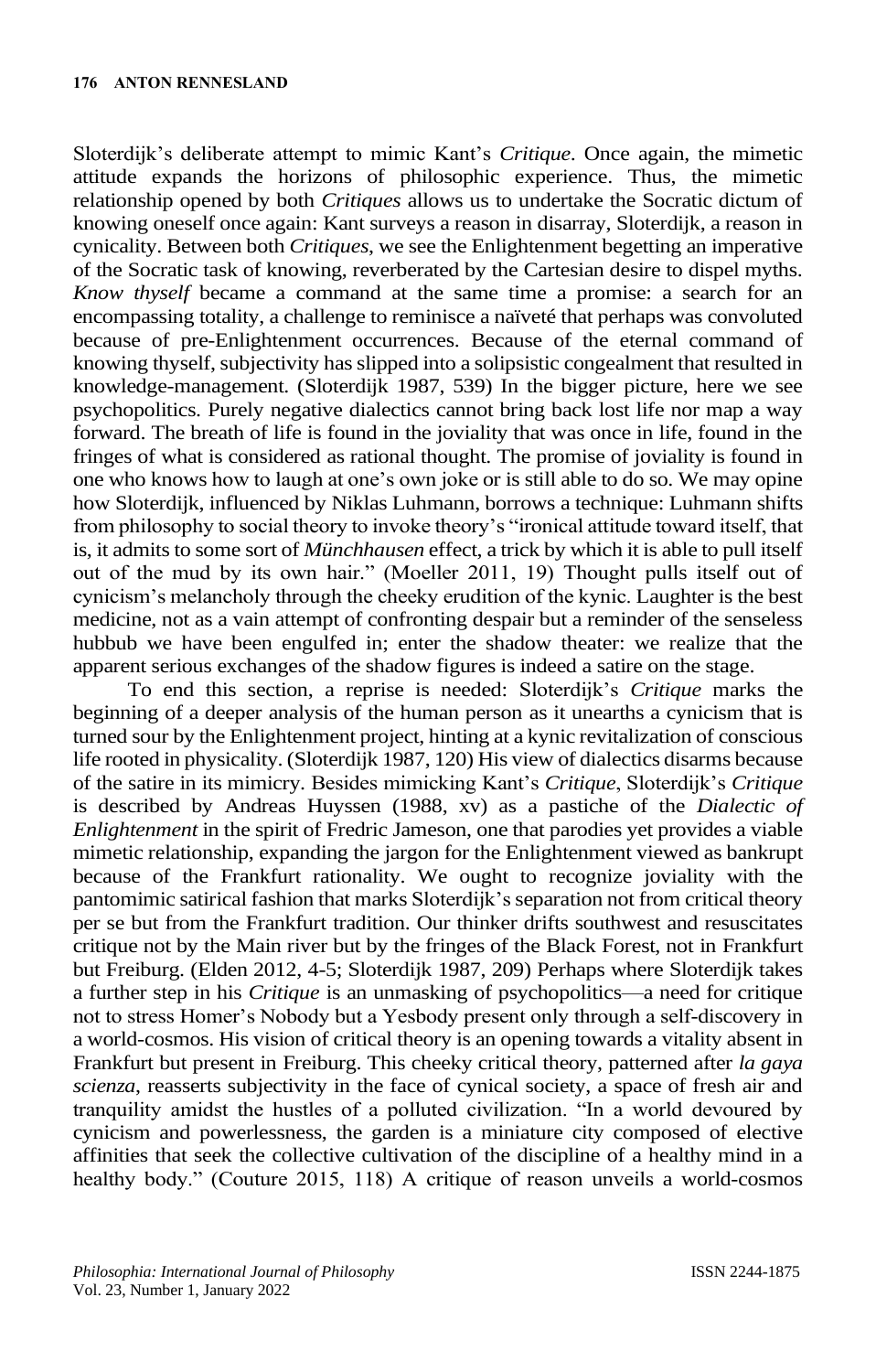drowned out by Capital but is resuscitated by the repose offered in a garden; *mens sana, in corpore sano*. The satirical nature of the theater play reminds the viewers of the jocundity of life, something perhaps forgotten by the burnt-out theater-goer.

#### **CONCLUSION**

In this essay, I have put the Enlightenment on stage by bringing two works that tackle this in their respective ways. Kant, with his *Critique,* reconsiders how one is able to know and seeks to demarcate the limits of sure thought. In so doing, he defines the aperture of light that is projected on stage and leaves us to question for ourselves the basis of our convictions. What is made visible is passivity in acting and more so in thinking that serves as a pathological occurrence, rendering one to *act* civilized as contrasted to *being* civilized. (Miniger 2005, 17) Despite reason's limits being clear, its natural fate is to tread beyond what it can know. God, freedom, and immortality are reason's transcendental ideas, however invoking these fashion world events: revolutions, wars, mortification, and inquisitions. It is exceptional of human nature to cling to concepts beyond one's understanding. This brings us to reconsider the tremendous capacities of human beings: what is our sure basis of being enlightened? The mere ability to wage war or cry for a revolution? or perhaps toiling to pay taxes or tithes? Kant's position concerning the Enlightenment dissects the concept on stage. We witness a tug between a form of blindness in the face of rationality's ascendency that embraces what is convenient and comfortable, contrasted to serenity in accepting the limits of sure thinking, mindful of the proper usage of thoughts, and a grounding on the need of intuition. Kant's *Critique* renews the Socratic dictum alongside the Cartesian thrust for certainty, yet the ultimate ends of both are not reached. Kant confronts the limits of one's understanding and stands on the shores of the island of truth, only to point light for us as we tread the stormy seas in our respective sojourns. The Prussian thinker is modest in his conclusion yet cheeky in his own way. He uncovers for us that knowledge must give way to belief. Beyond intuition, belief remains. This sly circumstance leaves a crack open in the system; there are just things beyond our understanding that we cannot know—and we have to live with that fact. Every step beyond what is certain is a step on uncharted territory.

The Prussian leaves us hanging as we are left to contend with the blinding backlight. With perhaps such a feat, we have grown scornful at the view of the stage. Our eyes have adjusted, and we have grown cynical. Sloterdijk's *Critique* begins with this theme of reason's ability to persist in the face of strain, objective dysfunctionalities, and evident discontents. Reason has grown cynical in clinging to Enlightenment discourses; rationality left no room for myth, and we have become natural schizoids. Sloterdijk's *Critique* is an attempt to reframe consciousness vis-àvis the bankruptcy of the Enlightenment, which he equates to the Frankfurt School. Critique is not tantamount to negative dialectics for simply finding *Nemo* is but a capitalist invitation for endless consumption; the Yesbody replaces Odysseus' persona and does not render the dialectics stale. Instead of negativity, a dialectic of disinhibition surprises the dialogue and temporarily disrupts the projected cycle—quite similar to the abrupt commotion caused by a fellow theater-goer who decides to go to the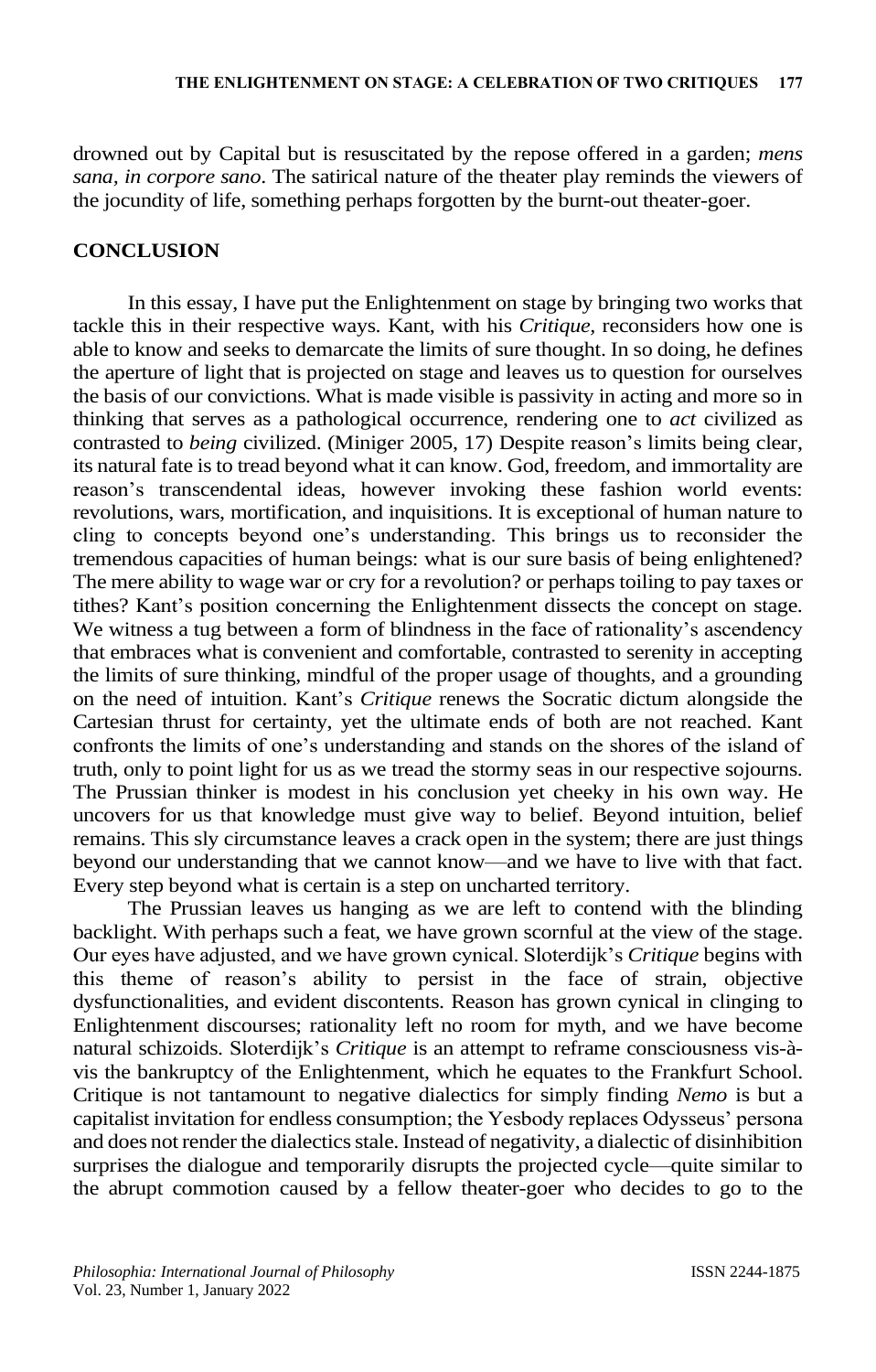lavatory. As we are immensely drawn to the emotions on the stage, our amazement is interrupted by that cheeky viewer who just cannot hold it any longer. Person after person, she disturbs as she proceeds to the aisle on her way to the toilette, parenthetically something not found in actual theaters because of certain restrictions but only in movie houses. This annoyance is a cheeky move. It is a daring attempt as it interrupts any highbrow connection to the theater acts for the reason of mere bodily necessity. And yet, this annoyance reminds us of something vital: we are not the actual concepts on stage. We may be drawn to make out the figures on stage based on the silhouettes or even be emotionally invested in the personae, yet the disturbance reminds us of something important that might have been overlooked because of the negativity of the dialectics. In seeking to disclose the other of what is present on stage, we forget about the individual person viewing. Sloterdijk's *Critique* is a recourse back to the human person, a form of critical theory again not in Frankfurt but Freiburg. For Sloterdijk, critique finds resuscitation in a doing of phenomenology and perhaps something entirely skipped by Adorno and company.

The curtains finally close, and the lights turn on. The theater act is finished, and we find ourselves back in the real world, away from the fiction by which we momentarily allowed our reason to be embraced. We sigh in relief that the energy is dissipated, yet as we begin our departure, we glance back at the blank stage as the curtains are drawn open: *Was that it?* Humanity's progression into the Enlightenment is a period of backlighting concepts that created a contrast between silhouettes and the actual objects themselves. For the stage play's duration, we have grappled with understanding these figures, ascertaining which is which. We have mapped the limits of what we can see and what we cannot, but perhaps throughout the duration, we have just grown too accustomed to the shadows, only to be eventually disrupted by that cheeky fellow who had to exit the row—perhaps because of that interruption we are reminded that we too have to go to the restroom. Upon our return, we took our seats and tried to enter the trance once again until the final act's end.

I began this piece with the playful reminder of how the term that can merely mean illumination requires further exposition, and so, what is enlightenment? We ask the question for the last time. An appropriate ending to this celebration of the two *Critiques* is an answer: at the end of the theater play, we search for that *Ausgang* sign just above the door going out. We search for our exit; real enlightenment is where the sign points to—the theater act has finished; enlightenment has just begun. In an age of utmost speed and mobility, technological advancement, and modernization, questioning the enlightenment may seem a nuance to actual endeavors of contemporary society, a mere triviality compared to more pressing considerations such as the Fourth Industrial Revolution or Big Data. This bifurcation mirrors how the humanities/social sciences may be perceived less seriously than the natural sciences. Yet, the aberration of paying attention to the trivial contrasted with just focusing on these serious topics discloses to us what it means to be enlightened. It is peculiar how the home of the theater remains a central infrastructure to cities worldwide, from the meager open-aired venues such as the Minack Theatre in Cornwall (UK) and the Noh theater in Miyajima (Japan) to elegant skyline aberrations such as the Sydney Opera House (Australia), Elbphilharmonie in Hamburg (Germany), or even the Manila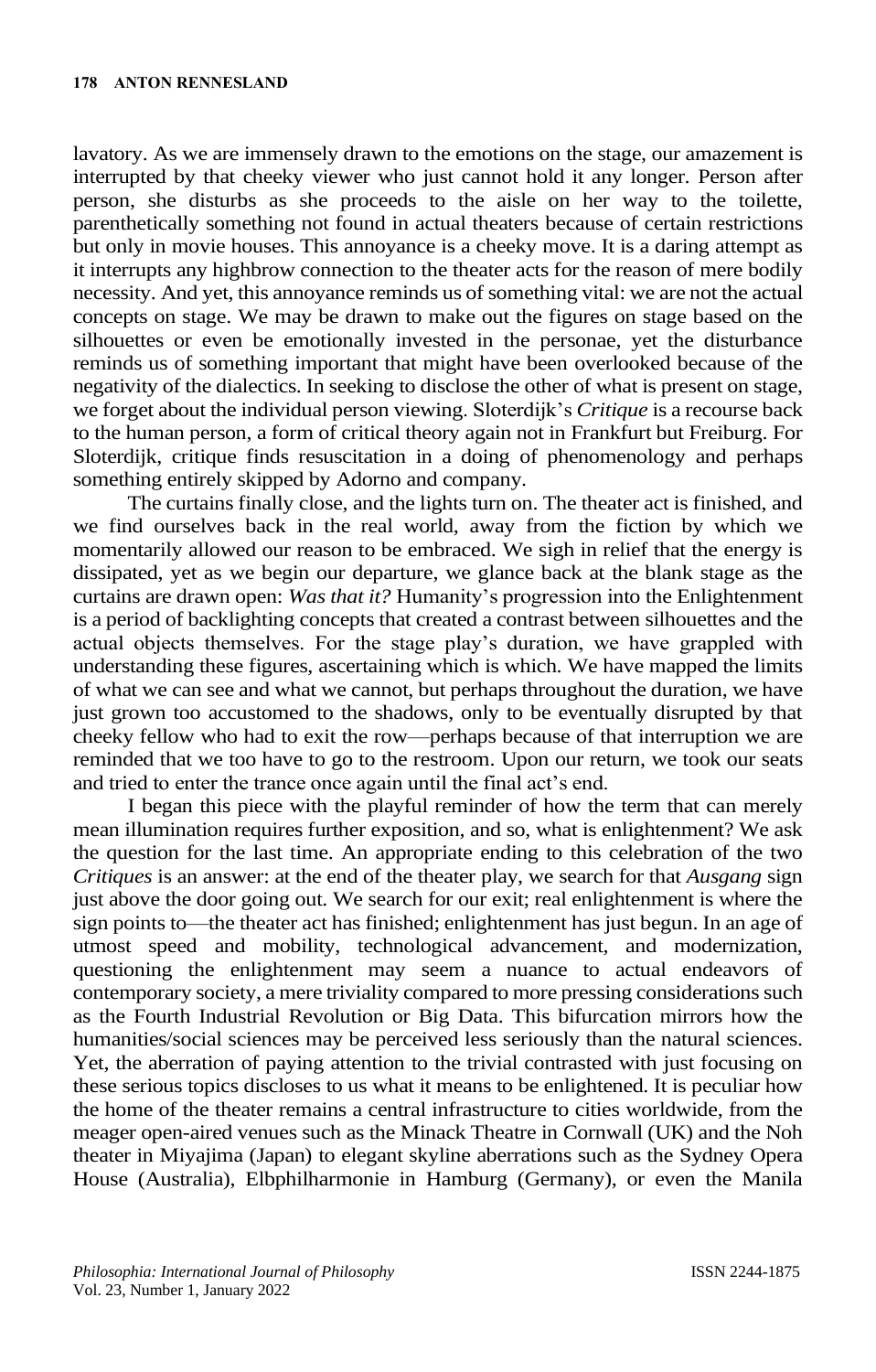Metropolitan Theater (the Philippines). The stark contrast these theater domains present to the hustle of everyday life remind us of the movement of the Enlightenment from a focus on the everyday to forgetfulness of this, but the direction it currently points to us is a recourse precisely of this everyday life. These theaters stand as a reminder of life's eccentricity. They are immortalizations of the desire for the Yesbody against modernity- and, to a greater extent, capitalism's fetishized search for *Nemo*. The theaters become passages into an illuminated world since we ourselves, because of the backlight, have adjusted our understanding of the concept on the stage. Our *Augsang* presents our enlightenment—that is if we do get out of our seats.

### **REFERENCES**

- Adelson, Leslie A. Feb 1987. Contemporary critical consciousness: Peter Sloterdijk, Oskar Negt/Alexander Kluge, and the "New Subjectivity." *German Studies Review* 10:1. 57-68.
- Adorno, Theodor W. 1973. *Negative dialectics*. Translated by E.B. Ashton. New York: Continuum.
- Adorno, Theodor W. 1991. *The culture industry*. Edited by J. M. Bernstein. London: Routledge.
- Adorno, Theodor W. 2001. *Kant's critique of pure reason*. Edited by Rolf Tiedemann. Translated by Rodney Livingstone. California: Stanford University Press.
- Adorno, Theodor W. and Max Horkheimer. 2002. *Dialectics of Enlightenment: Philosophical fragments*. Edited by Gunzelin Schmid Noerr. Translated by Edmund Jephcott. Stanford: Stanford University Press.
- Aristotle. 1993. *De Anima Books II and III (With Passages from Book I)*. Translated by D. W. Hamlyn. Oxford: Clarendon Press.
- Bolaños, Paolo A. 2007. The critical role of art: Adorno between utopia and dystopia. *Kritike* 1:1. 25-31.
- Bolaños, Paolo A. 2010. *Language, critique, and the non-identical: Nietzsche and Adorno on the ethics of thinking*. Australia: Macquarie University, Ph.D. Thesis.
- Butler, Judith. 2009. Critique, dissent, disciplinarity. *Critical Inquiry* 35:4 The Fate of Disciplines. Edited by James Chandler and Arnold I. Davidson. Chicago: University of Chicago Press. 773-795.
- Couture, Jean-Pierre. 2015. *Sloterdijk*. Cambridge: Polity Press.
- Dallmayr, Fred. 2004. The underside of modernity: Adorno, Heidegger, and Dussel. *Constellations* 11:1. Oxford: Blackwell Publishing. 102-120.
- Deligiorgi, Katerina. 2005. *Kant and the culture of Enlightenment*. New York: State University of New York Press.
- Elden, Stuart, ed. 2012. *Sloterdijk Now*. Cambridge: Polity Press.
- Foucault, Michel. 1984. What is Enlightenment? Translated by Catherine Porter. *The Foucault Reader*. Edited by Paul Rabinow. New York: Pantheon Books. 32-50.
- Habermas, Jürgen. 1999. From Kant to Hegel and back again The move towards detranscendentalization. *European Journal of Philosophy* 7:2. Oxford: Blackwell Publishers Ltd. 129–157.